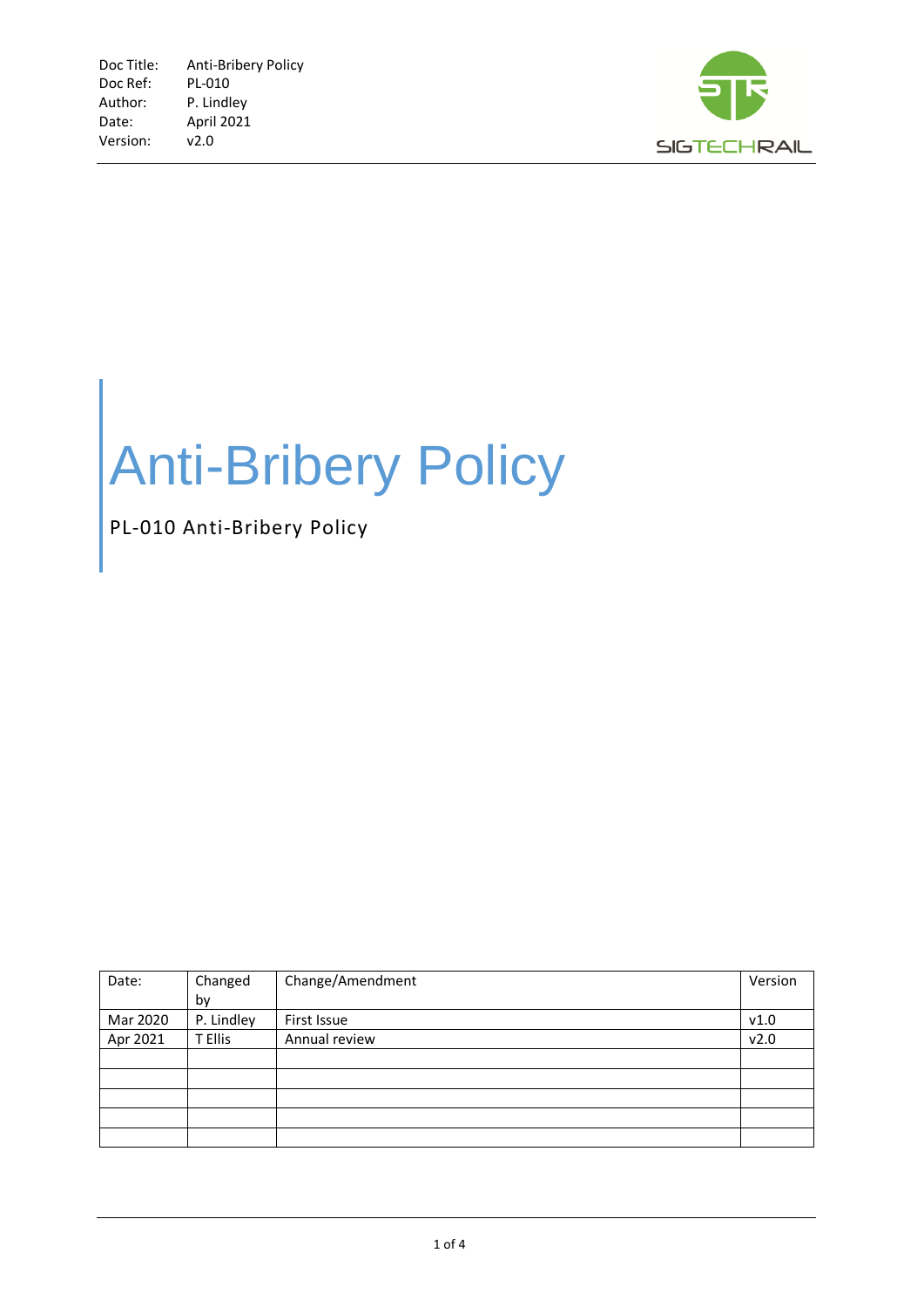

## Anti-Bribery Policy

#### **The Bribery Act 2010**

This policy statement provides a framework within which staff must operate to avoid committing an offence under the Bribery Act 2010 (the "Act").

The Act creates the following offences relevant to SigTech Rail Consultancy Ltd

- Paying bribes it is an offence to offer, promise or give a bribe (so-called "active bribery")
- Receiving bribes it is an offence to request, agree to receive or accept a bribe (so-called "passive bribery")

A person who is convicted of an offence of paying a bribe or receiving a bribe is liable on conviction to a maximum penalty of 10 years' imprisonment and a fine or both.

A corporate offence is where a commercial organisation or associated person fails to prevent persons performing services on its behalf from committing bribery. SigTech Rail Consultancy Ltd would be guilty of this offence if the person who performs a service on behalf of the organisation bribes another person intending: -

- (a) to obtain or retain business for SigTech Rail Consultancy Ltd; or
- (b) to obtain or retain an advantage in the conduct of business for SigTech Rail Consultancy Ltd

If an organisation is found guilty of corporate bribery, both the organisation and its managers and/or directors could be subject to criminal sanctions. An "associated person" acting on behalf of the company could potentially include SigTech Rail Consultancy Ltd Directors, staff, agents, and sub-contractors.

Acts of bribery or corruption are designed to influence an individual in the performance of their duty and incline them to act dishonestly. Bribes can take on different shapes and forms and often both parties will benefit. A bribe can involve a direct or indirect promise or offer of something of value, the offer or receipt of a loan, fee or reward or other advantage and/or giving of aid, donations or voting with the intention of exerting improper influence.

#### **SigTech Rail Consultancy Ltd policy statement**

It is SigTech Rail Consultancy Ltd's policy to conduct its business in an open, honest, and transparent way and without the use of corrupt practices or acts of bribery to obtain an unfair advantage. SigTech Rail Consultancy Ltd is committed to adhering to the highest legal and ethical standards and this must be reflected in every aspect of the way in which we operate.

All staff will receive training which will enable them to be effective in the discharge of their responsibilities.

The company does not preclude the acceptance of hospitality, gifts, or entertainment so long as they are reasonable. Limits are prescribed in the policy.

The acceptance or commission of a bribe is considered to be an act of gross misconduct and renders that member of staff liable to disciplinary action if found guilty.

#### **Gifts, Entertainment and Hospitality**

Gifts, entertainment, and hospitality include the receipt or offer of gifts, meals, invitations to events and functions in connection with matters relating to SigTech Rail Consultancy Ltd's business. These activities are acceptable provided they fall within reasonable bounds of occurrence and value. Routine inexpensive and very occasional gifts, entertainment and hospitality are acceptable whereas lavish or extraordinary gifts, entertainment and hospitality are not.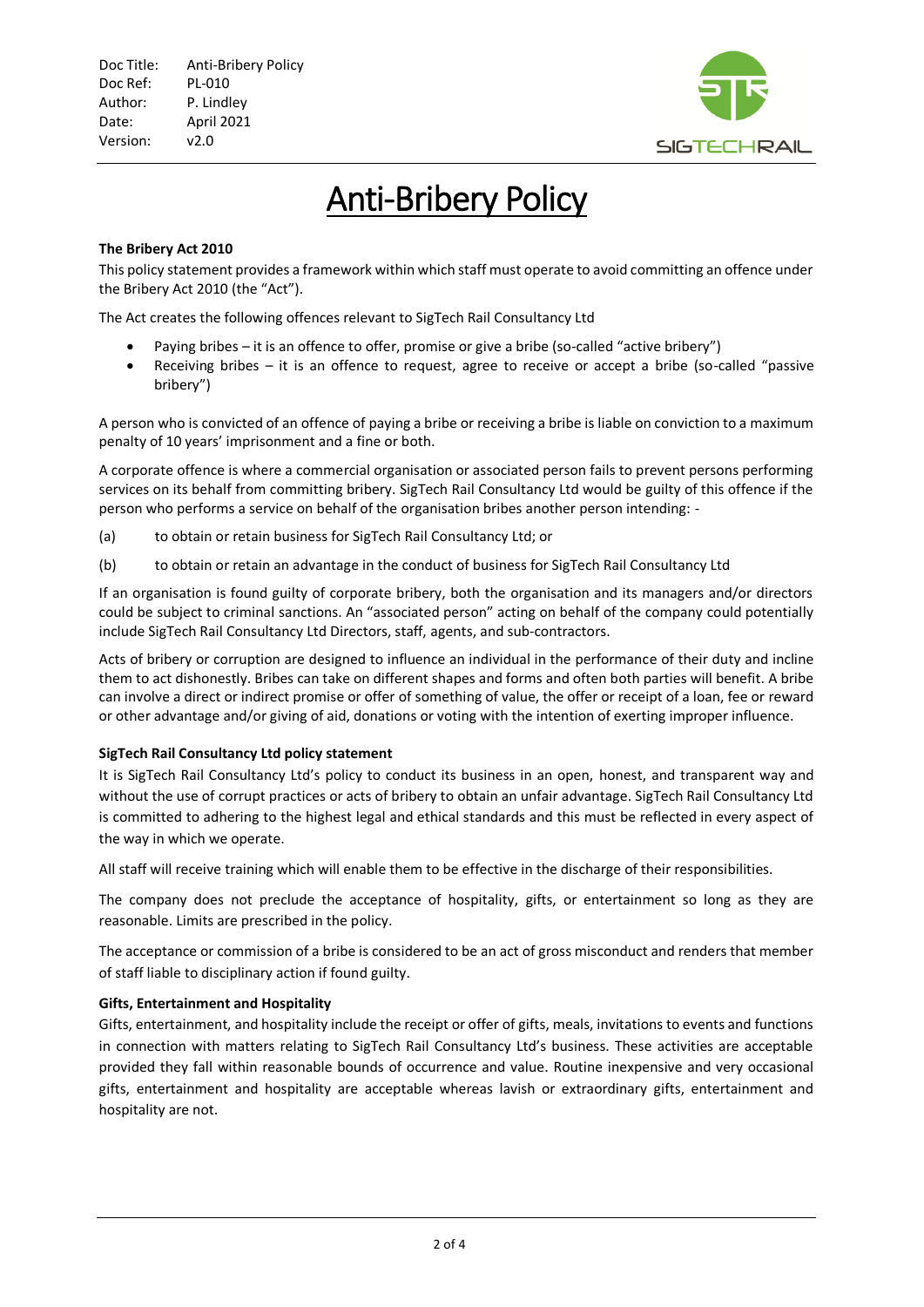

Before accepting or giving a gift, staff must always be aware as to the intent.

- Is it to build a relationship or is it something else?
- How would this look to the "reasonable man in the street"?

If you find it difficult to answer these questions, there may be a risk involved and the risk could be unlawful. If you are in any doubt, in the first instance contact your line manager immediately.

Gifts, entertainment and hospitality that are never acceptable include where something is offered for something in return. Gifts of cash or cash convertible items are expressly prohibited.

#### **Awarding a Contract for Goods or Services (Procurement)**

Staff dealing with or using other parties must be aware of the possibility of being influenced to engage in or facilitate bribery. Staff could, for instance, receive excessive hospitality or gifts in order that they, on the company's behalf, give business to the other party. Staff must not accept any gift, hospitality or entertainment which is, or could be, construed as being designed to influence you in the performance of your job and / or to influence you to act dishonestly.

Modest entertainment or invitations to events as part of pre-contract negotiations are likely to be acceptable but in every event your line manager must be informed.

#### **Donations**

We do not make contributions to political organisations. We only make charitable donations that are legal and ethical under local laws and practices. No donation must be offered or made without the prior approval of the Managing Director.

#### **Limits**

Limits apply depending on the value (estimated or known) of the gift:

- Less than £25 no action necessary other than informing your line manager
- More than £25 and less than £250 this must be declared in writing to the Operations Director
- More than £250 the gift must not be accepted and the Managing Director informed. However, in exceptional circumstances, the Managing Director may take a view on the suitability of the gift and at his sole discretion, agree that the gift can be accepted.

Acceptance of a gift within these limits which has not been declared as required is considered to be an act of gross misconduct and renders that member of staff liable to disciplinary action if found guilty.

#### **Media and Complaints**

Any member of staff who is contacted by the media or is the subject of any complaint in respect of bribery allegations should report that immediately to the Managing Director so that a response can be prepared.

#### **Integrity of Staff**

SigTech Rail Consultancy Ltd recognises that a good standard of staff recruitment and vetting is important in order to reduce the risk of employing staff who are easily persuaded and / or willing to engage in corrupt practices, including bribery and fraud.

#### **Training**

Training is available on the Act.